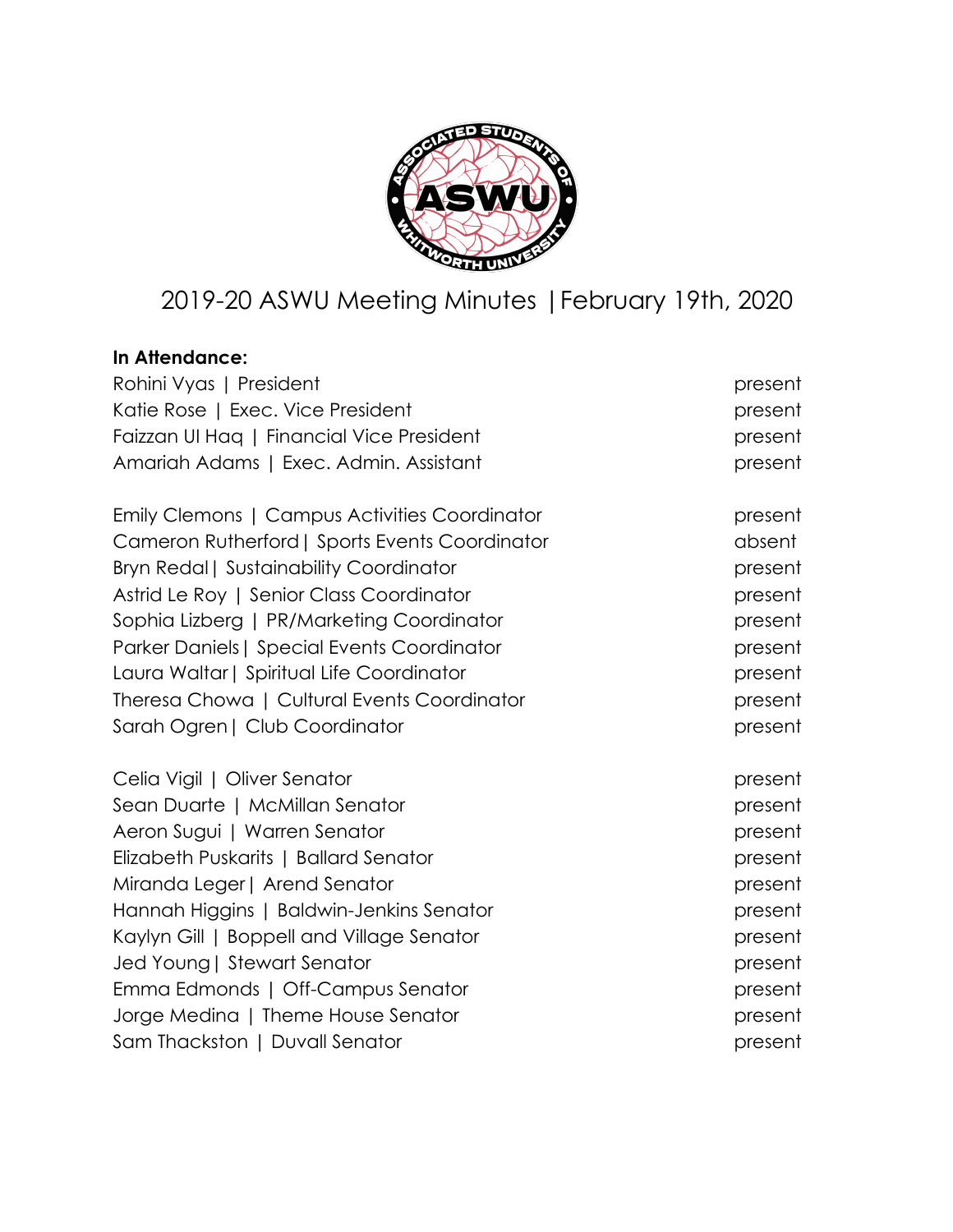| Ali Brandt   Off-Campus Representative           | present |
|--------------------------------------------------|---------|
| Behzad Barami   Off-Campus Representative        | present |
| Grace Fleming   Off-Campus Representative        | present |
| Grant Hill   Duv-Oliver Representative           | present |
| Timothy Leslie   Stew-B-Ville Representative     | present |
| Diana Diaz   Theme-Bop-End Representative        | present |
| N/A   Warren Representative                      | present |
| Aditi Beesani   Global Engagement Representative | present |
|                                                  |         |

 $\_$  , and the set of the set of the set of the set of the set of the set of the set of the set of the set of the set of the set of the set of the set of the set of the set of the set of the set of the set of the set of th

 $\_$  , and the set of the set of the set of the set of the set of the set of the set of the set of the set of the set of the set of the set of the set of the set of the set of the set of the set of the set of the set of th

Meeting brought to order at 5:00 PM in ASWU Chambers. Honored original caretakers of the land. Mission Statement read by Katie Introductions

#### **Approval of Minutes**

Motion by Hannah, seconded by Tim in Favor 18 | opposed 0 | abstaining 0 Motion passes

#### **Speaker**

Carol Simon: thanks for inviting me. Brief contextual remarks. Here to answer your questions and a few emails that I've gotten. Some people getting ideas that aren't accurate and needing clarification. Frequently asked questions distributed pointed out that this change has been under discussion. On a list on a committee that I was not on, but they reported to a committee that I was a chair on. In 2017 ASWU held a forum to look at questions and suggestions. One of two suggestions that came forward. After hearing we didn't implement at that time. I was asked by beck Taylor to look at various ideas that we had looked at in that process. Ideas that were worthy of consideration, but for various reasons decided against implementing them. Decided at this time to implement a couple of them. Had a discussion with cabinet. Out of those ideas there were a couple which needed work on, and this was one of the ones that we ended up looking at. The original idea was to adjust the overload threshold by one credit for each term including Jan term. The current change leaves Jan term out. I mentioned that so you could see that student input modified the proposal. With this adjustment we are still giving a larger percentage for credits for the base tuition price by the end of your third year. This is a larger percentage than Gonzaga, WASU and around Seattle Pacific University. Why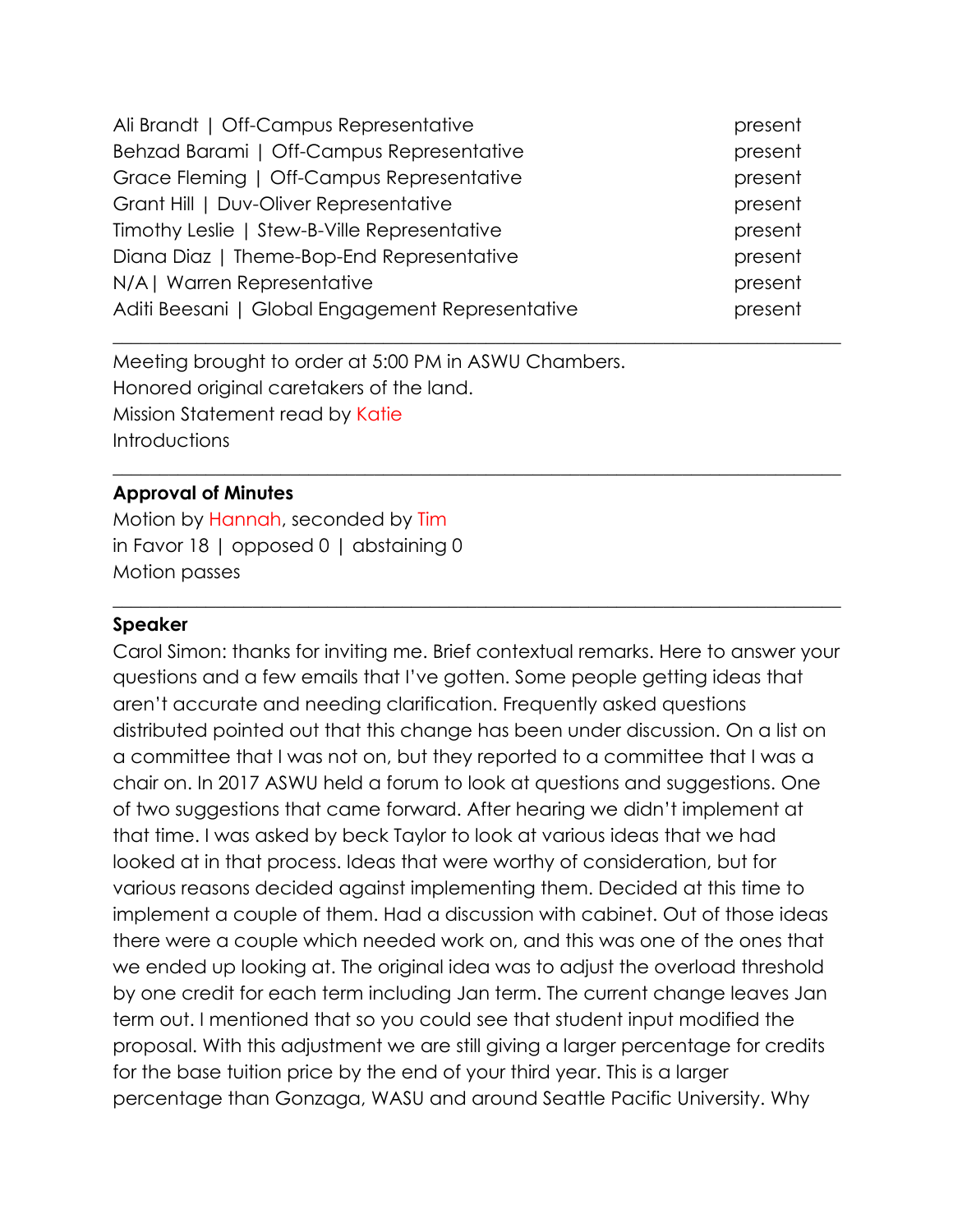we made this adjustment. paying for the cost of instruction, which gets distributed across all the students. We decided to put the pricing closer to the user. And some students are at risk of getting less quality education by spreading themselves too thin. We did some analysis, and there was an average of 16% are taking more than 16 credits, 80% of those students are taking those courses on the fee waiver list. Practical effect would not be an impact on a larger percentage. Impacting 3-4% of students. They can apply for an individual waiver of the fee and will be highly successful of that fee being waived if they have an academic plan in self service predicting them graduating at a specific date by taking overload credits.

Jed; student input back in 2017. Any more current student input this year?

Carol: I must think whether there were students in collections of people who were looking into this. I think the answer would be known.

# Who is this impacting?

Carol: The real question is whether students coming in next year will think differently about what load is the normal load. And that's what we think will be the best practical affect of this. They can still take 17 credits if they want to, gives them room to think a second chance about this.

# Do you have data?

Carol: It varies from student to student and what they are doing. Depends what those courses are. Some courses are more happily executed together than other course and that varies student to student. For some heavy ready, others, number of problems, and so that is going to vary form student to student. It is reflective of what good educational practice is. We were way out of line with other institutions to encourage students to think as a normal load

Sarah: better retention rates? Could you offer a reason why?

Carol: Rosetta might be a better source for why she is thinking that way. There are interesting things on how to figure out as a first year as they change form high school expectations to college expectations. For some its have less of an advised environment. As a faculty member, the hardest thing about retention is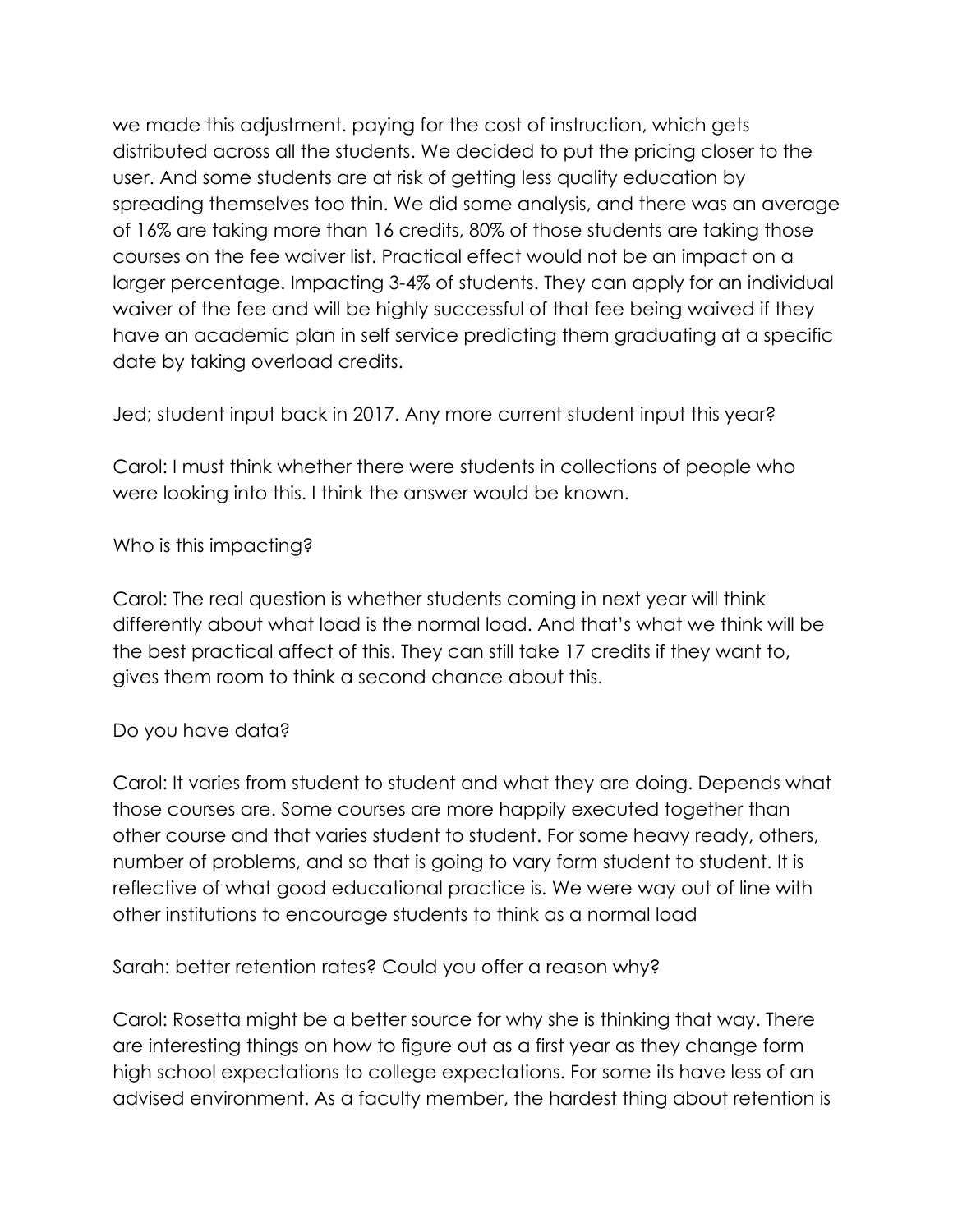seeing students treating their first semester, so they might dip lower than they were hoping and continue to try and make up for that in the next semester. The forces might be even be more in play by taking up even more time than first semester. Those certainly affect retention. Hoping to alleviate that. We would love to hear ideas about that

Sean: distributing the cost to run whitworth. Kind of the hope of the new switch over is to lower the cost of the rising tuition.

Carol: Because we are bending down the curve of tuition increase, we need to balance the budget. And this would help.

Ally: accounting major who want to take cpa, new credit limits 148 credits and we need 150.

Carol: Accounting course that does provo no tax work, can get academic credit for being someone who helps low income households do taxes. I communicated with registrar, although you don't need 150, I understand that as an accounting major you might want those. Current accounting majors with approved self-service plan with graduation date with that many credits in it. They can apply for that waiver. For incoming students, they will probably need to pay for those extra credits. It's a good investment to not have to enroll in graduation program and being certified public accountant. Some students may come in with ap credit and not have that problem

Tim: new fee work as a deterrent correct? Do you think this will affect lowincome students? Students with low income or international students don't have cash to back that up.

Carol: They will have to shape their academic plans to be less in overload.

Rohini: So, my experience with incoming stem students, needed 17 credits back to back-

Carol: Good point. What I expect, we are going to get some experience with patterns with students applying and getting fee waivers granted and learn from that where we can take account of their situations. Then we can change something about the course waiver list. There are majors in which its harder to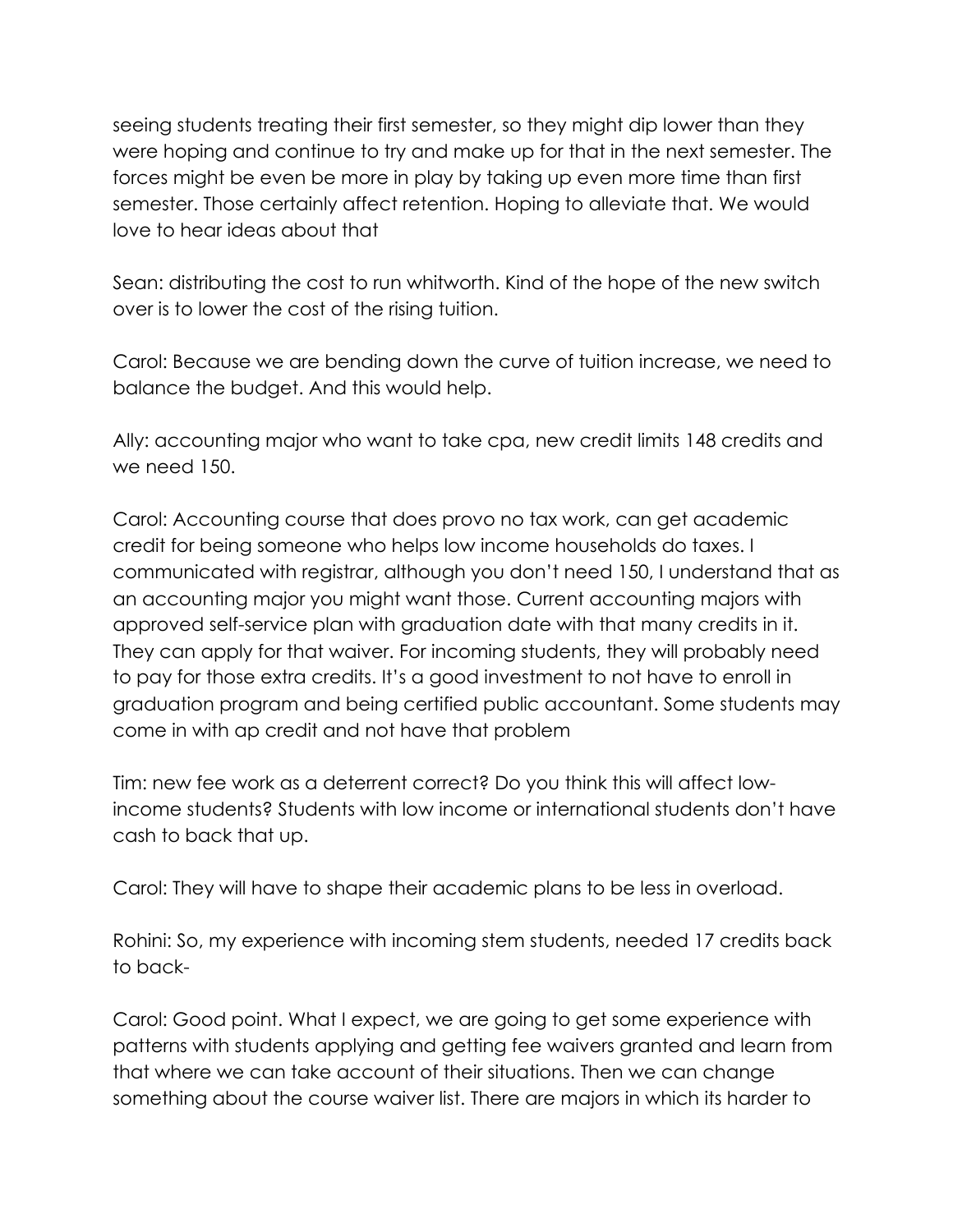take a course pattern at 16 or below. That will be easier with core being 3 credit classes.

Faizzan: retention, I've heard how we can increase it. Lots coming from low income and international, lots try tot graduate in 3 years or under to save money. Do you think that change will impact them graduating sooner? According to my residence, a couple can decide whether they can go back to college

Carol: I think there are various ways to solve that problem. It makes me sad to think that there isn't anyone benefiting from 4 years at whitworth. There are all sorts of things missed by compressing your undergrad education. Its hard to take advantage of everything tuition is paying for at the Same time. It would be my hope that over time whitworth can figure out haw to make it affordable to spend the full 4 years. It would be a bargain for that to pay for an overload in order to get out to here early. Some take some courses, not my preferred planned, but it solves the economic problem. Students can take courses at community college in summer at home and less expensive. Some at community colleges are wonderfully involved, but it's not the same quality as whitworth. Email me csimon@whitworth.edu if you have individual questions send them my way

 $\_$  , and the set of the set of the set of the set of the set of the set of the set of the set of the set of the set of the set of the set of the set of the set of the set of the set of the set of the set of the set of th

# **Club updates**

Sarah: hi, I'm Sarah, the club coordinator.

#### **Teachers of Tomorrow**

Landin, event coordinator pres. Claire Heading cheading22@my.whit... The only event is the trauma and force practices forces workshop, helping students with trauma. Bringing volunteer opportunities as well. The event is open to the whole campus

#### **Adopted Pirates of Whitworth**

Christine: co-pres. We are the same, we hang out with fostered and adopted kids. Last Monday of every month 6-8. We are in the mpr. The location might change. If interested email me and ill put you on email list cchen21

#### **Martial Arts**

Samone, secretary. First meeting the past Friday, taught effective blocking methods and defensive stances. Every week on Fridays 4:30-5:30. Next meeting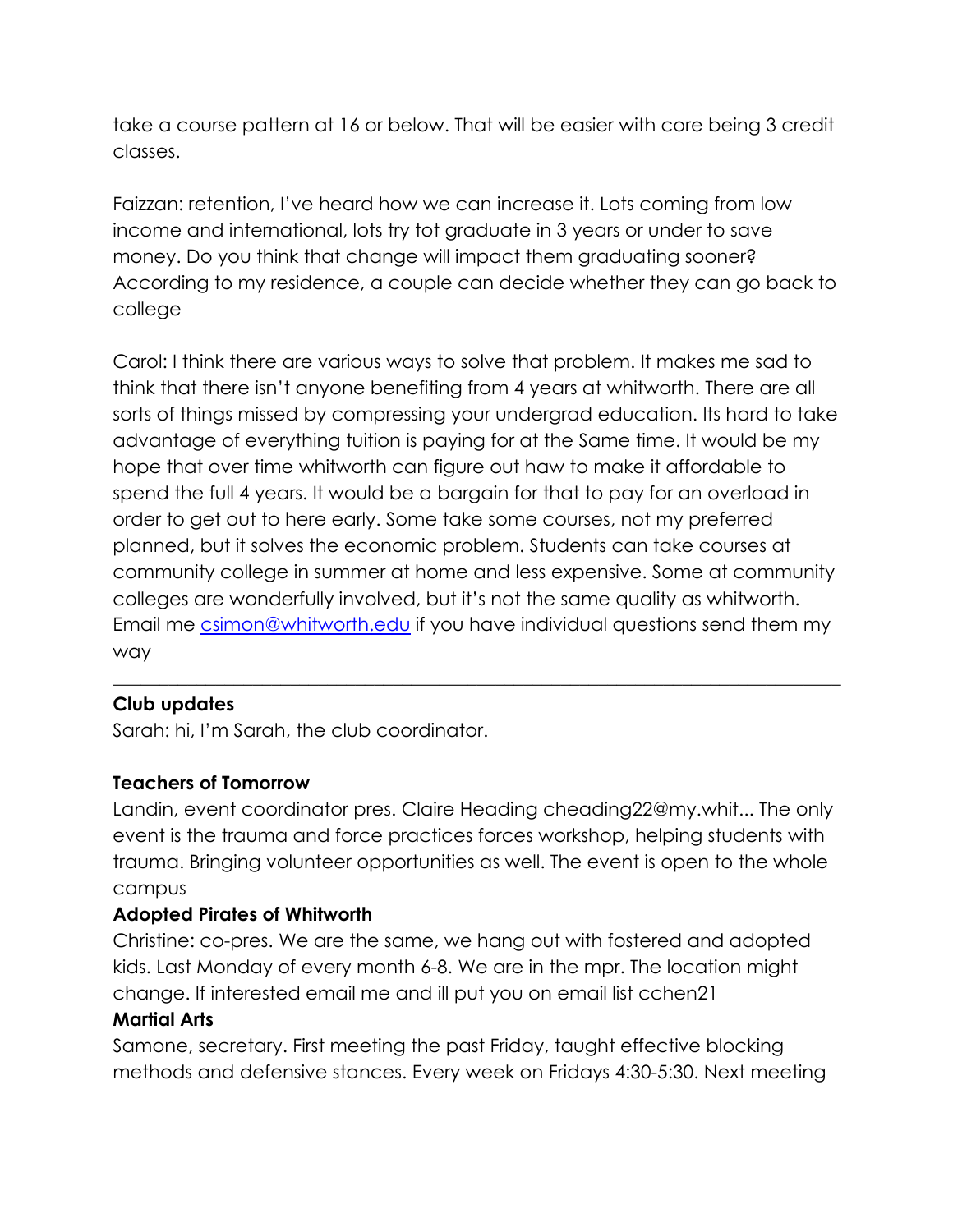February 28th. Anyone can come, I have no martial arts experience. Every Friday there will be meetings though. Smarrujo22@my.whit...

### **Camaraderie of the Armed Forces**

Garret, pres. We have meeting every other Monday, this upcoming Monday this 24<sup>th</sup>, skipping the next one in April. 4-5 in Hawthorne room 101, continuing studies building. Event paint the VA retirement home on the 29th and will be at the VA retirement home on 5<sup>th</sup> ave, we have other volunteer events too. Phil is the incoming veteran coordinator; he has a lot of event planned that he lets us know about. Vet core coordinators and contact at the red cross who has opportunities at VA retirement home goshaughnessy23@. Painting event is open to everyone, let me know sooner that later to add you to the roster.

 $\_$  , and the set of the set of the set of the set of the set of the set of the set of the set of the set of the set of the set of the set of the set of the set of the set of the set of the set of the set of the set of th

## **President Updates**

Rohini:

Earlier this week, sent out email for board of trustees' meetings, check availability. Some have schedule conflicts. Whitworth has new provost, beck sent out announcement dr. Greg. He is s professor of humanities north park in Chicago, from Austria bachelors in German and English. Masters in higher ed administration. Experience as immigrant helps bring diversity to Whitworths's team. Help sustain us as one of the best private Christian colleges in the us

 $\_$  , and the set of the set of the set of the set of the set of the set of the set of the set of the set of the set of the set of the set of the set of the set of the set of the set of the set of the set of the set of th

\_\_\_\_\_\_\_\_\_\_\_\_\_\_\_\_\_\_\_\_\_\_\_\_\_\_\_\_\_\_\_\_\_\_\_\_\_\_\_\_\_\_\_\_\_\_\_\_\_\_\_\_\_\_\_\_\_\_\_\_\_\_\_\_\_\_\_\_\_\_\_\_\_\_\_\_\_\_

# **FVP Updates**

Faizzan: Capital: \$14,947.58 Unallocated: \$ 17,460.56

# **EVP Updates**

Katie: I'm going to pass around visitor sign in sheet please name and email, id love that. I also have dining cards for Sodexo, please come get a free meal from me for tonight. CBS ratification meeting are happening or have happened, please send ratification rules of time. Send them or I'll get them in trouble. This Saturday the sec having first meeting about election. Chips and dip. Chewy will not be there. Warren zone rep is here as well. We have a full team, nobody leaves. There is a QR code for the name of the new building. Senators send this on newsletters or in email to hall. Senators and zone reps, I need to set up one on ones with you all. I'll be setting up two one-on-ones this semester. It's to check up with you and have coffee and hang out. Student highlight is all the people working at the ASWU front desk.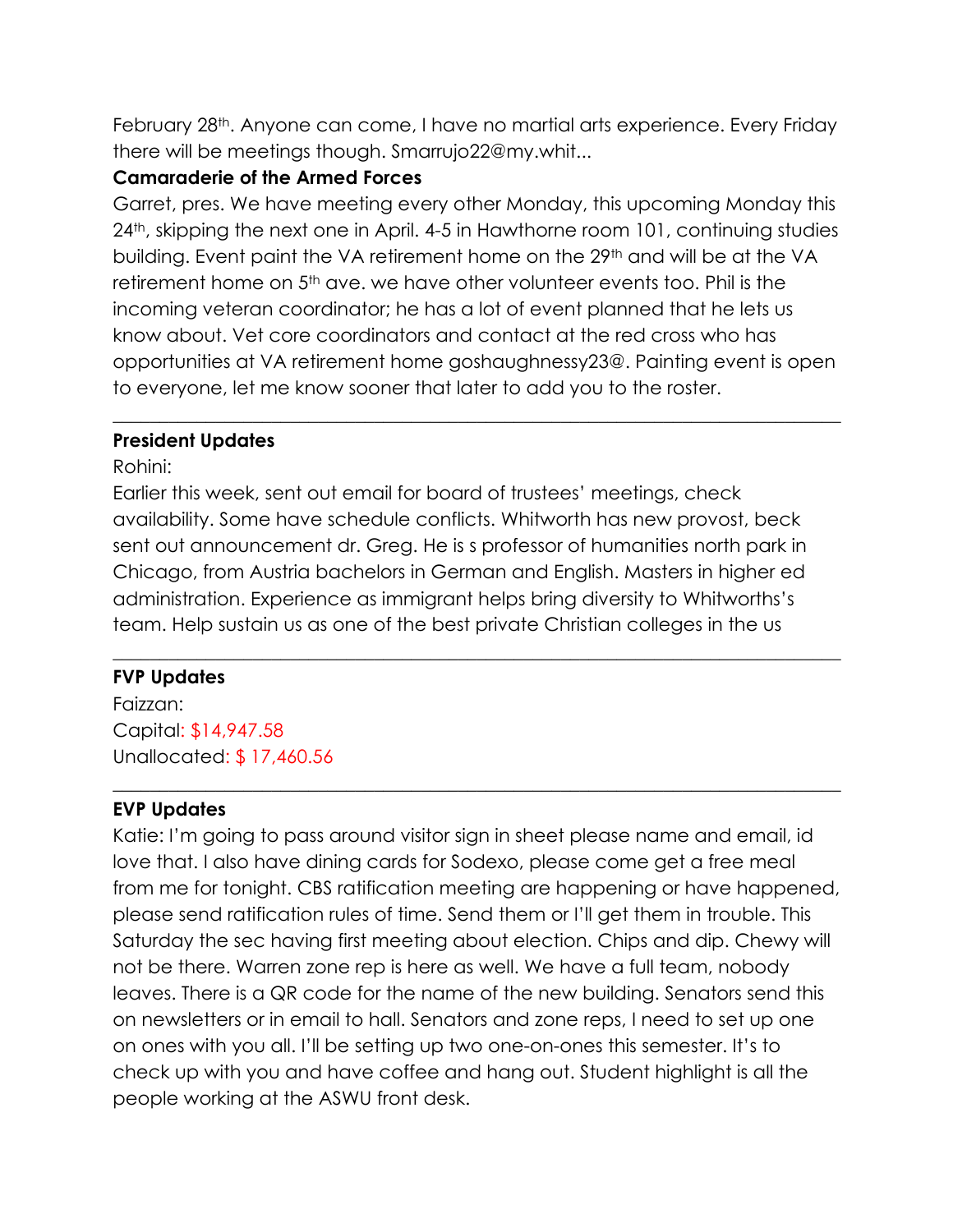# **Upcoming Events Black History Month Mobile Museum and Diversity Monologues**

Theresa: coming week Wednesday mpr 12-4 pm. Also put the poster in senators' mailboxes and diversity monologues due on the 24ht the Monday. How do you come to know love? Hoping for lots of submissions

 $\_$  , and the set of the set of the set of the set of the set of the set of the set of the set of the set of the set of the set of the set of the set of the set of the set of the set of the set of the set of the set of th

Faizzan: in lied square talking about ASWU and voting, everyone who signed up please show up. Donuts and coffee

# **Iconic Duo Dance**

Emma: 9:30-12:30 this Friday. Free food and dancing. Each person in that pair gets 25 to target. Info desk tickets for \$4 or at the door for \$5

# **Casino night**

Emily: Next Saturday, if you haven't signed up yet, please let me know if you can come or not. It is from 8-11 in chamber. I need you there at y6. Ill need help 3ith take down until11:30

# **Wasted: A Community Lent Project**

Bryn: February 26<sup>th</sup>. All 40-days of lent. Living 0 waist lifestyle. You don't have to observe lent or be practicing Christian. March 4th 7:30-9:30pm. Location TBD

 $\_$  , and the set of the set of the set of the set of the set of the set of the set of the set of the set of the set of the set of the set of the set of the set of the set of the set of the set of the set of the set of th

#### **Constituency Reports Stewart**

Jed: doing good, lots of activism about the credit policy, though tonight was help but still not satisfied. Tonight, we will have a leadership panel for prime time. Encouraging people to join leadership

# **Boppell and village**

Kaylyn: doing well. Our date for the primetimes is changing to every Tuesdays

# **Theme Houses**

Jorge: doing good. Starting to have lots of events for this month

# **Duval**

Sam: not much going on. Ra's ay res doing well but lots of mental health problems going on. Nice and sunny though

# **Ballard**

Liz: successful valentines' day and weekend. Lot of people still coming up to me about the credit cut.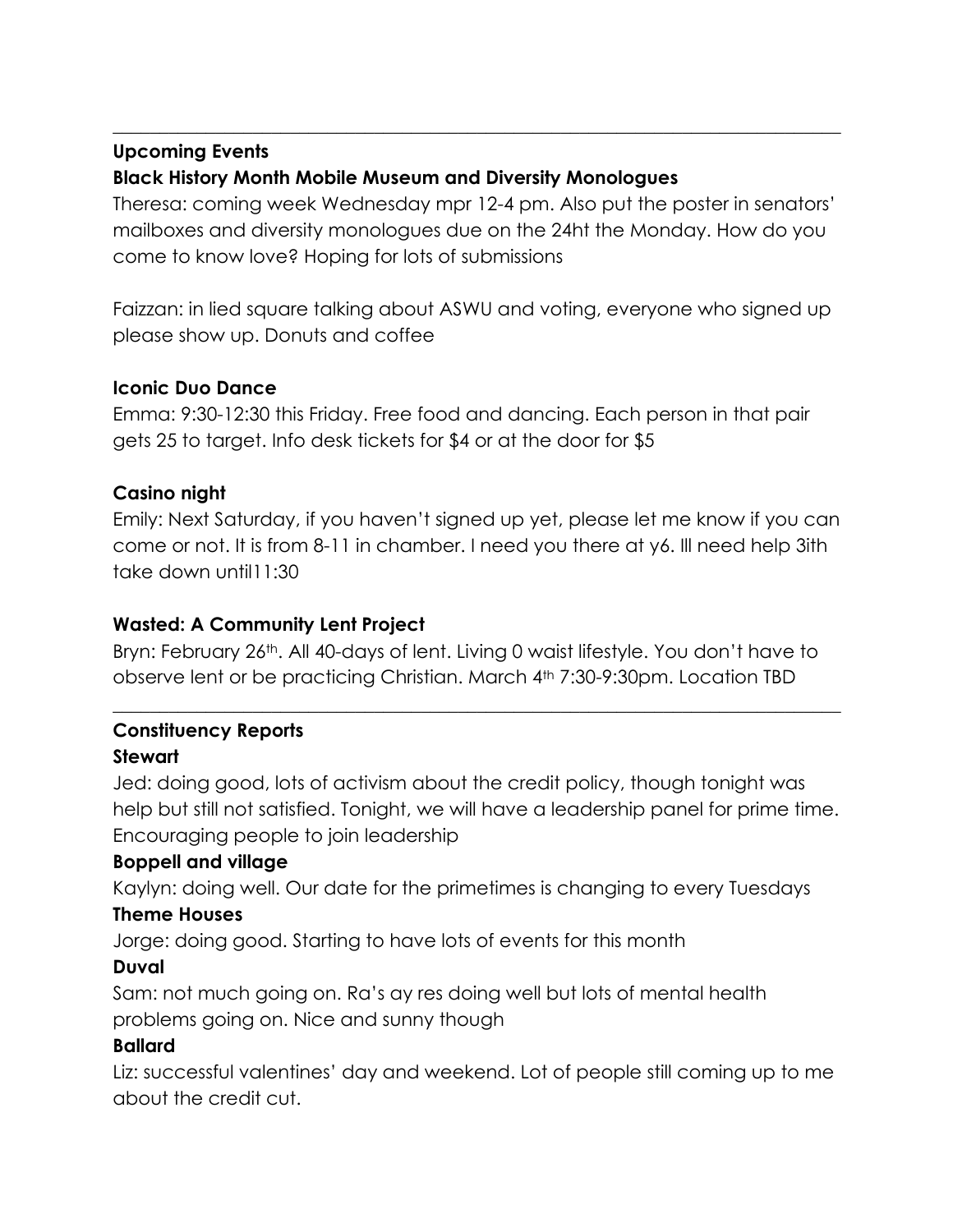## **Oliver**

Celia: everything going well. Normal res hall stuff. Still working on broom ball

# **Off Campus**

Emma: people are getting sick for real this time. Las time I panicked, and I lied. Getting ready for an event this Friday. 3 or so interested in running for next year

## **McMillan**

Sean: doing pretty good. MacCombat this first Friday of this next month. CBS meeting went quickly. Facilities heard back about some technical problems we were having. Getting ready to make tank tops for the sun coming out

## **Warren**

Aeron: CBS meeting on Monday. Welcoming our new zone rep. reimbursing students who bought sweatshirt that never came in

# **Global Engagement Representative**

Aditi: last meeting having discussion about spring break. Suggestion for ASWU to inform them of the rules and policies.

Faizzan: they have access to the documents and at the beginning of the year they go through training

## **Baldwin-Jenkins**

Hannah: total of three people who have left. A lot of buzz about leadership positions.

# **Arend**

Miranda: nothing has changed that much. CBS meeting at 7 tonight. No complaints, exact same rules since last semester basically. Residence have been enjoying the sun that want to.

\_\_\_\_\_\_\_\_\_\_\_\_\_\_\_\_\_\_\_\_\_\_\_\_\_\_\_\_\_\_\_\_\_\_\_\_\_\_\_\_\_\_\_\_\_\_\_\_\_\_\_\_\_\_\_\_\_\_\_\_\_\_\_\_\_\_\_\_\_\_\_\_\_\_\_\_\_\_

# **Campus Vibes**

Katie: I went to the women in leadership panel. It was so cool

Laura: tonight at 7 info night for CMC position to talk to panel about CMC. Didn't get unveiled on the agenda for tonight, this Saturday. Worshipping and it'll be a fun time

Saturday March 7rth headphone disco. I only need like 6 people help.

Sophie: Meghan sterling art exhibit. There was free food. Support an alumnus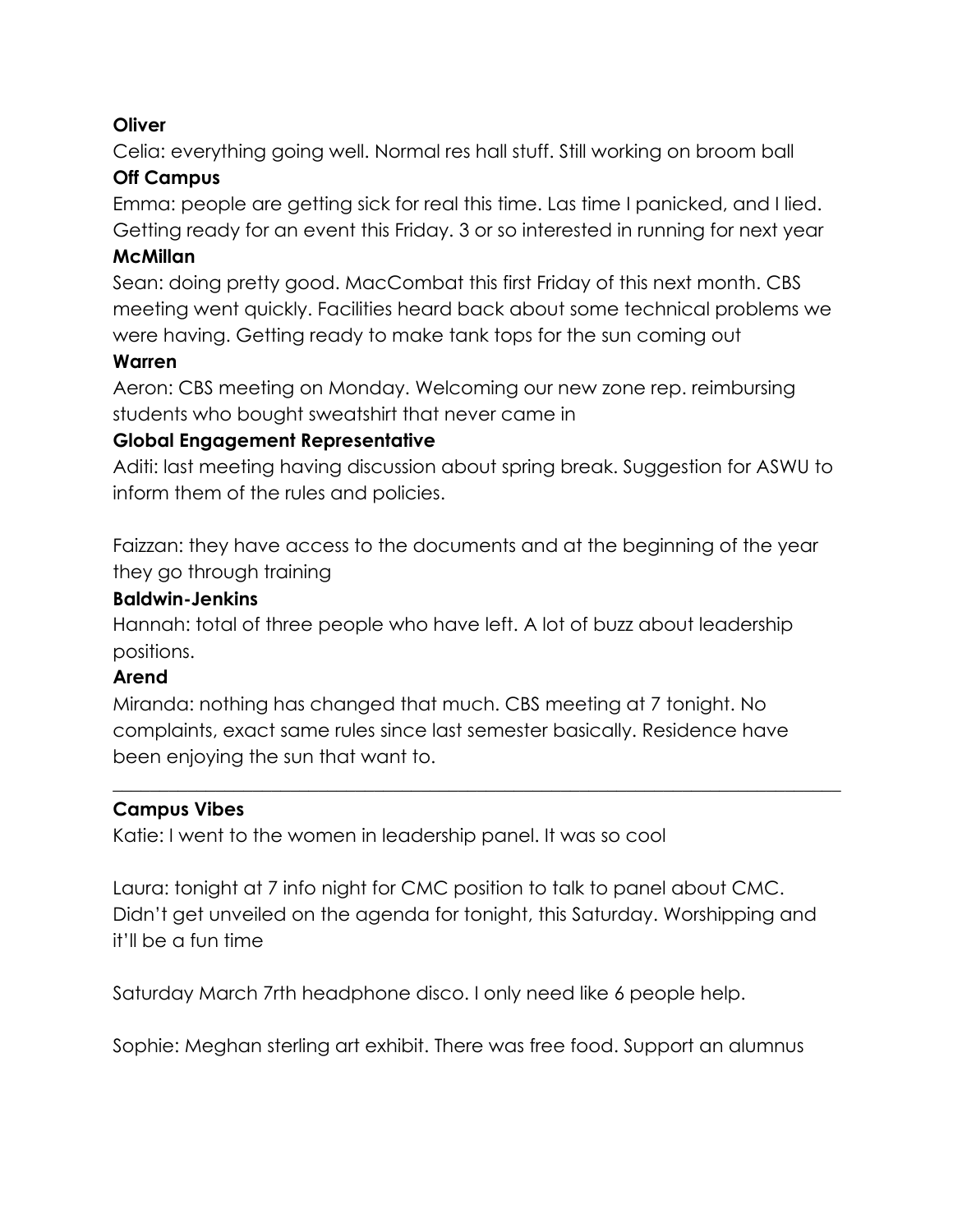Astrid: senior class gift. Japanese cherry blossoms dedicated to Maddie Armendariz. Fully funded the project. We might be able to plant more trees. So, keep donating, ask your family members or a faculty member that you like

Bryn: if you care about 200-year-old trees being cut down. We are writing letters about the changes on campus

Elly: speakers and artists. Student input for big artist or speaker to come on campus

Faizzan: thanks, for bring up Aditi. Talking to a couple students. Clarification, some think we don't want them to go, but it's in our FSOP's that we can't fund a spring break trip. If you see something like this come up, talk to them to let them know why it was decided. I gave them a couple options on how they can still do the trip. If people come up to you send them my way.

Jed: I did a pull in Stewart. 94% oppose this policy change. I'm still not satisfied. We have a lot of criticisms about this policy. I would like to pursue writing a resolution abiu this policy.

Jed: Motion to pursue writing a resolution Seconded by Tim

Stewart is a valuable part our community. That is not 92% pf all our constituents. We need to represent everybody not just Stewart.

Rohini: would ASWU making a resolution, would that do anything. Does that hold any weight?

Jason: It holds a lot of weight. What we are and who we stand for. It was an academic decision, so it would go to beck and others. The last resolution we passed 4 years ago did nothing.

Tim: Stewart is a very small part of community; would it be possible to do a wider range or research so we can make an informed decision. We should still talk about it at least. Because there is a motion on the table, we should table it.

Sophie: what does that look like? Individual senators sending out surveys.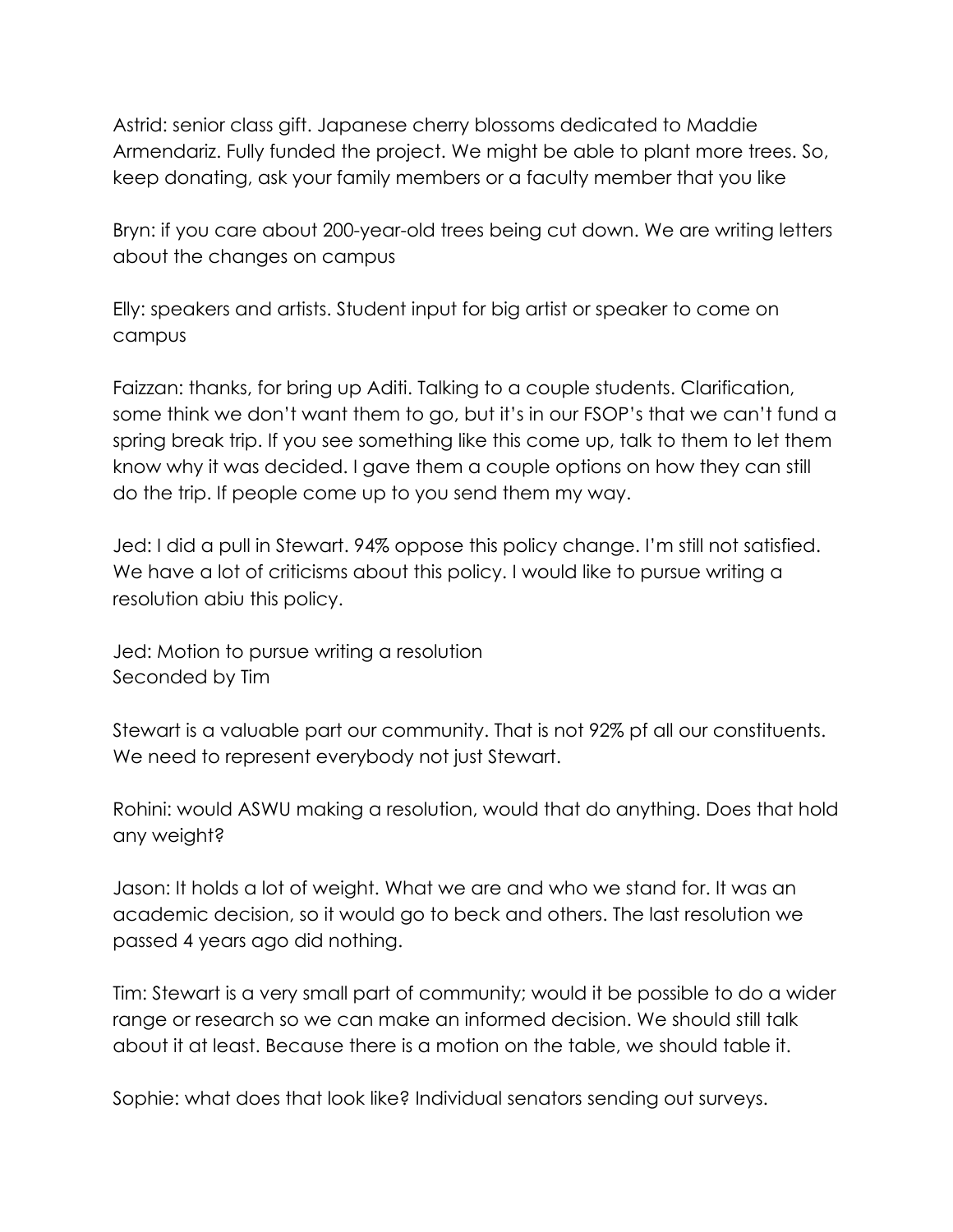Ally: there should be more information sent out about what happened tonight so they can be more informed decision.

Hannah: there should be a better format of hoe to approach this. Maybe a formal paragraph followed by a QR code. It needs to be uniform in order to get this spread well across campus.

Laura: lots heard about low-income and international students. It could speak on behalf of us in order to say something then they can do with it what they will when it comes to the policy.

Jed the motion was to allow us to pursue a resolution.

Jason: starting to write resolution.

Tim: possible vote on tabling.

Hannah: I move to table the discussion seconded by liz in favor: 15 | opposed: 2 |abstaining: 0 Passes, this is tabled.

Pride club and Paulet put on pride club for CabraGay. In case any of you interested are preformed are due next Tuesday to her. If you have questions, you can contact me.

Sarah: I wasn't asked by anyone to talk about this. There are a couple clubs who are vary likely going to recharter because not a lot of leadership. Kepos, environmental justice and gardens. Also transfer student organization. Possible leadership only able to keep it around for a year or two. Makes me sad they might not be able to keep them around for much longer. Please let me know if people are interested or want to be a leader. I just want to do something and I'm fired up about it.

Jason: application for ASWU coordinator position and admin assistant are open. Due February 22nd. Talk to people about the position

 $\_$  , and the set of the set of the set of the set of the set of the set of the set of the set of the set of the set of the set of the set of the set of the set of the set of the set of the set of the set of the set of th